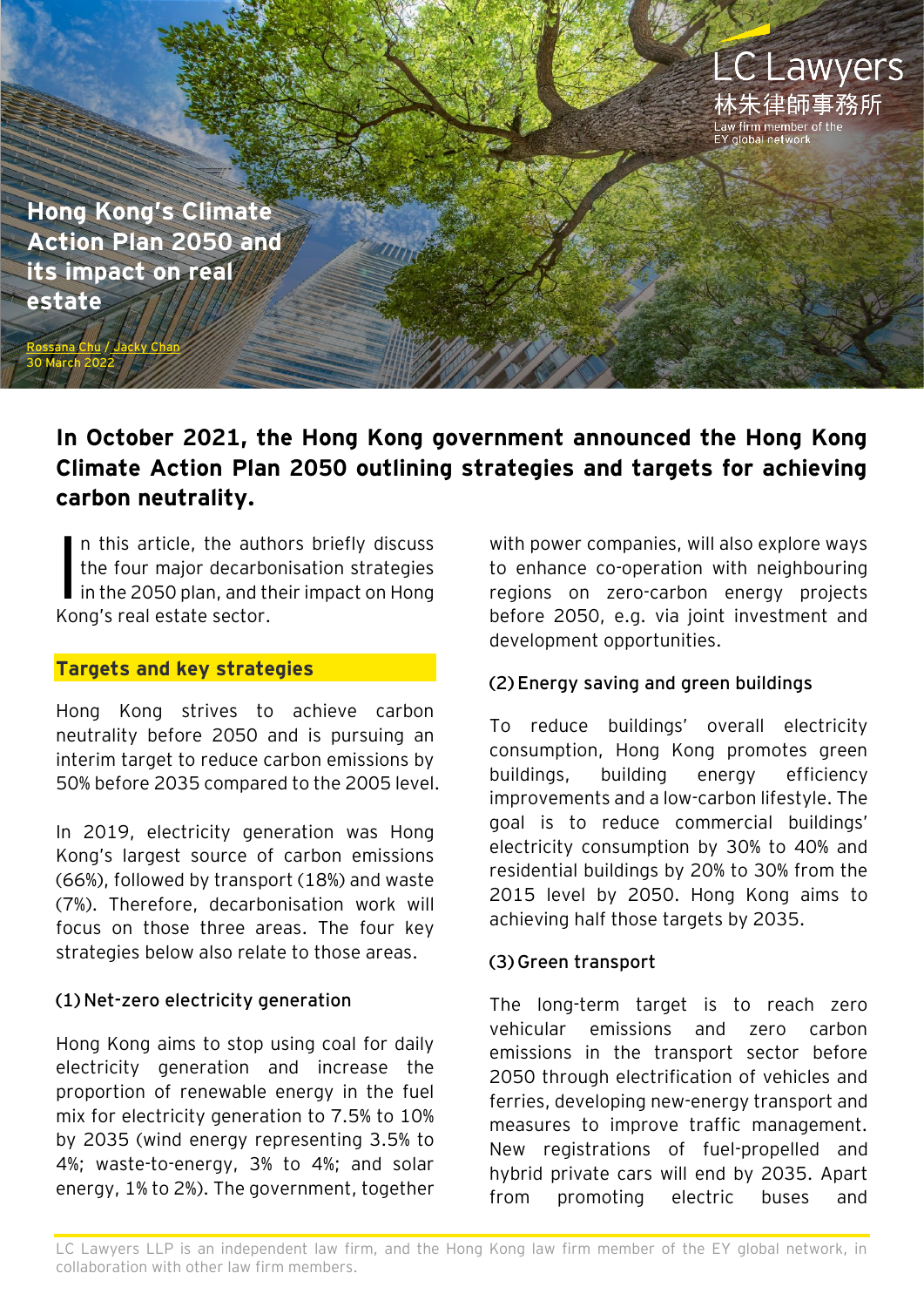commercial vehicles, the government also plans to collaborate with franchised bus companies and other stakeholders in the next three years to test hydrogen fuel cell electric buses and heavy vehicles.

### **(4) Waste reduction**

Hong Kong's targets are to achieve carbon neutrality in waste management before 2050 and move away from reliance on landfills for municipal waste disposal. The government will strive to develop more waste-to-energy facilities by 2035, further promote waste reduction and recycling, implement waste charging in 2023 and regulate disposable plastic tableware in phases from 2025 onwards.

### **Real estate impact**

The Hong Kong government is considering the following specific measures to implement the 2050 plan that may affect the real estate sector:

- Expanding the scope of regulation in energy efficiency to cover all buildings with high energy consumption, such as data centres, with reference to international standards and innovative and intelligent technologies;
- Accepting different forms and accredited certification schemes as registration requirements so more buildings can achieve energy efficiency performance;
- Conducting energy audits more frequently;
- Mandating implementation of identified energy management opportunities;
- Strengthening the promotion of retrocommissioning (i.e. timely checking of the

energy performance of existing buildings to identify energy saving potentials for operational improvement);

- Adding more green innovations and energy-efficient elements to the design of new government buildings;
- Requiring large commercial buildings to conduct regular commissioning for airconditioning systems and major building service installations to achieve optimal operational efficiency;
- Conducting a review for tightening the statutory standards of overall thermal transfer value before 2025 to reduce airconditioning's electricity consumption in commercial buildings and hotels; and
- Integrating energy efficient facilities such as district cooling systems in infrastructure development projects.

From a legal perspective, decarbonisation measures may bring about modifications in laws and regulations, new contractual relationships and changes in how stakeholders fulfil their duties. The government may also strengthen its surveillance of implementation of new requirements, including tax differences on projects of different energy efficiency levels and penalties for failing to meet new regulations.

Property developers will have to reserve additional budgets to co-operate with the decarbonisation measures. Their costs will inevitably increase as they implement enhanced energy-saving facilities, new materials, smart technologies and energy audits. They may also need to revisit their supply chains for materials and source expertise for different aspects of green buildings. Additional costs are likely to be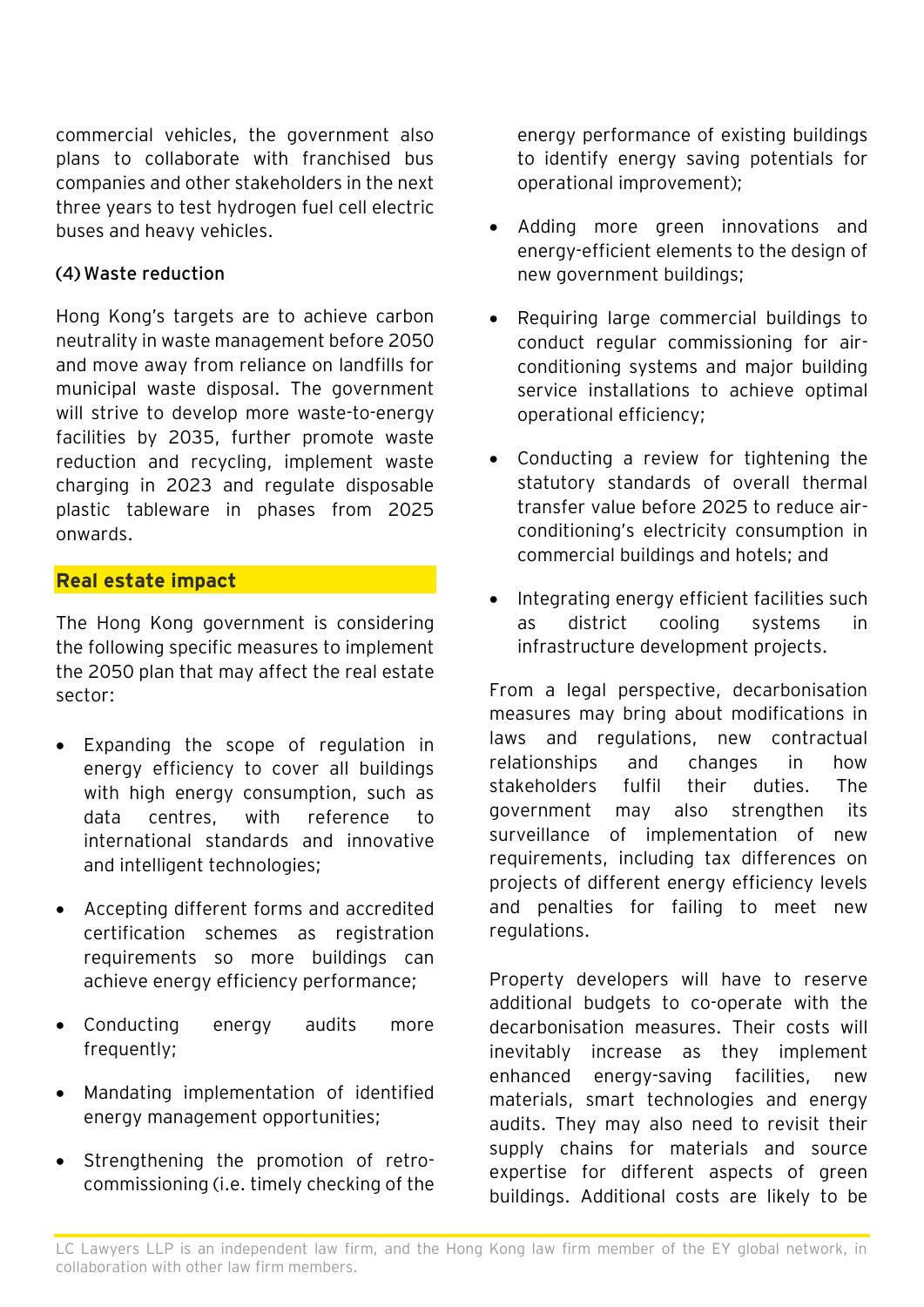borne by all stakeholders, including property developers, builders and contractors, building purchasers and tenants.

However, many commercial and residential buildings in Hong Kong are more than 40 years old and conducting decarbonisation measures (e.g. retro-commissioning) in these buildings will not be easy. It will require much planning and time to implement. It is expected that the government will provide guidance and support.

#### **Key takeaway**

The high proportion of electricity generation for commercial and residential buildings explains the government's determination to improve energy efficiency in buildings. Property developers will have to be proactive to meet the 2050 plan and the public's increasing demand for carbon neutrality.

LC Lawyers LLP is an independent law firm, and the Hong Kong law firm member of the EY global network, in collaboration with other law firm members.